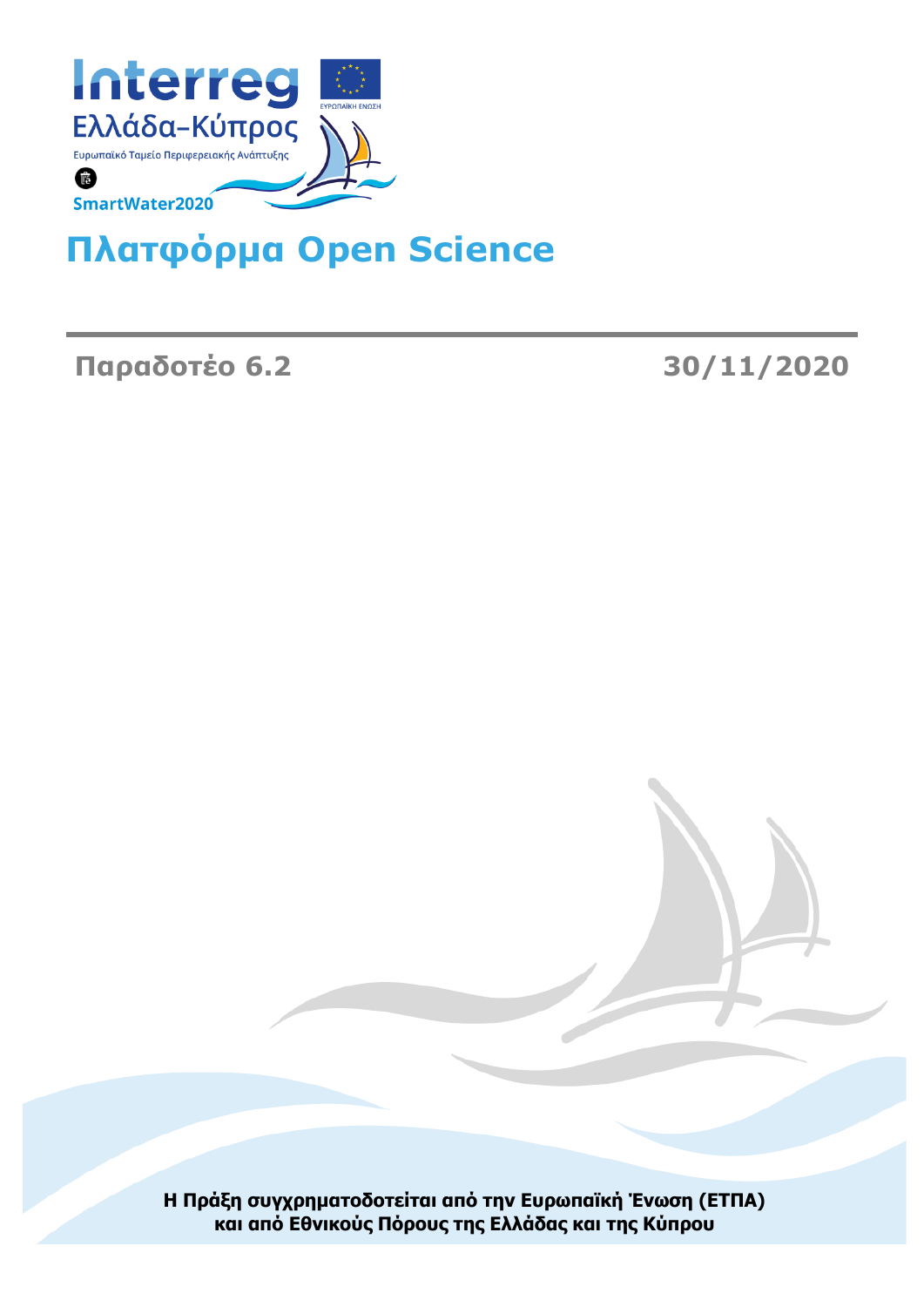# Πίνακας Περιεχομένων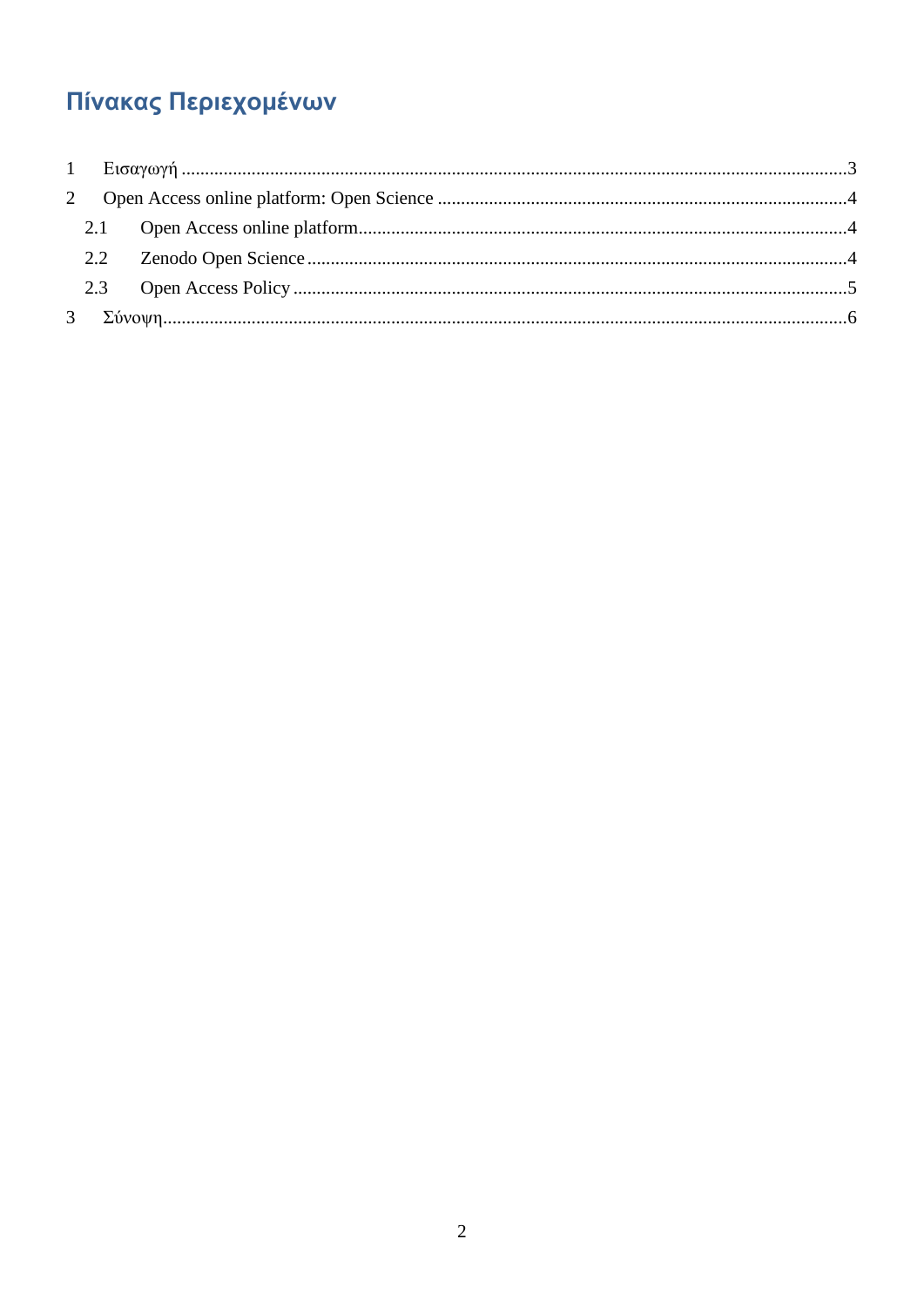# <span id="page-2-0"></span>**1 Εισαγωγή**

Το παραδοτέο αυτό έχει ως σκοπό την περιγραφή της διαδικτυακής πλατφόρμας που εγκαταστάθηκε για τη διάχυση των ερευνητικών αποτελεσμάτων, δεδομένων και καλών πρακτικών, προς αξιοποίηση από τρίτους. Η πλατφόρμα θα φιλοξενεί τους αλγορίθμους που προκύπτουν κατά τη διεξαγωγή της εφαρμοσμένης έρευνας και τα δεδομένα για την επαλήθευση των αποτελεσμάτων. Το δημοσιεύσιμο υλικό θα επιλέγεται μέσα από τη σύμφωνη γνώμη όλων των εταίρων και σε συνάφεια με τη συμφωνία εταιρικής συνεργασίας και τη στρατηγική αξιοποίησης των αποτελεσμάτων του έργου.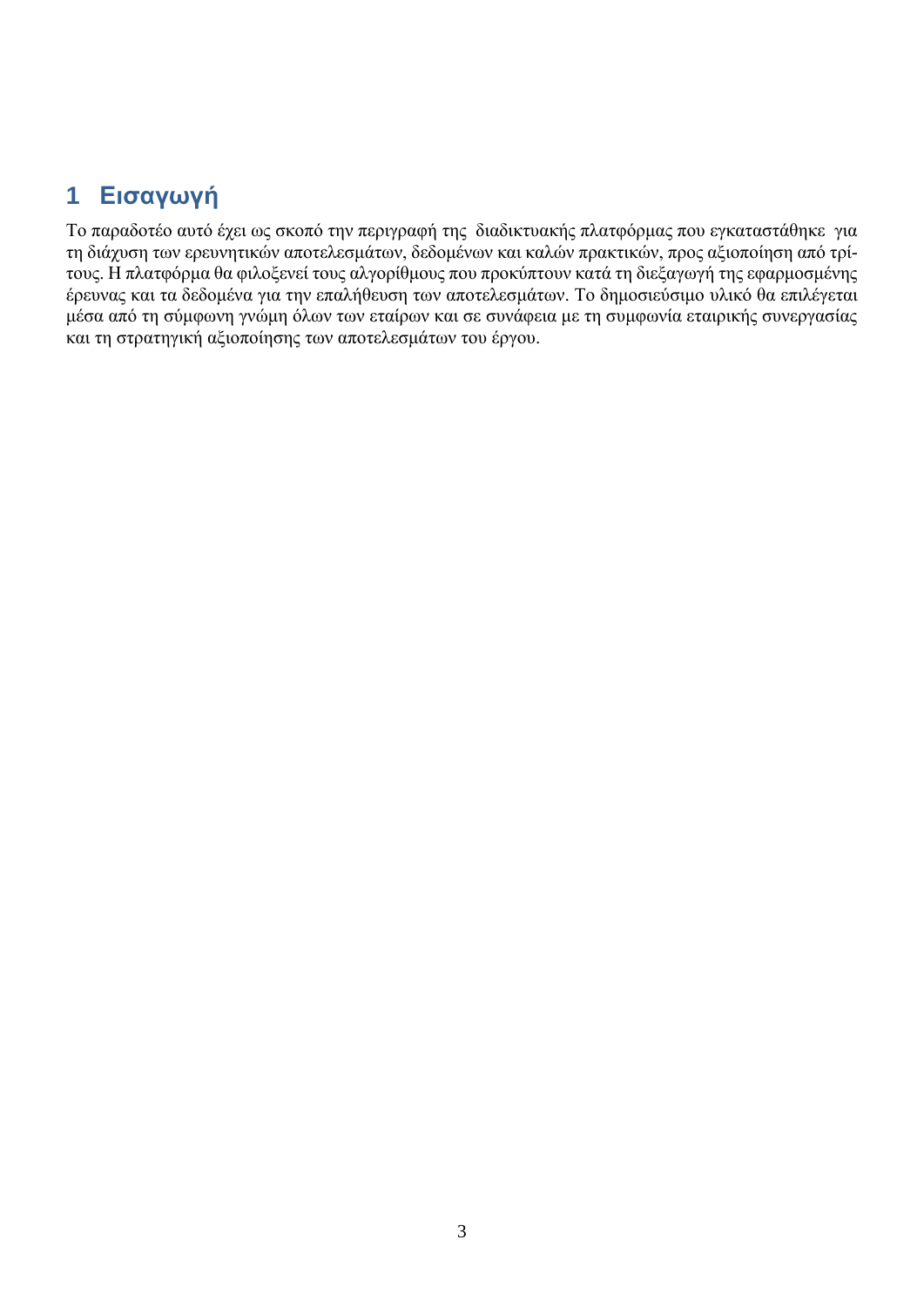## <span id="page-3-0"></span>**2 Open Access online platform: Open Science**

### <span id="page-3-1"></span>**2.1 Open Access online platform**

Open access implies the ability of anyone to read online, download, print, copy, distribute, search and link publications and data. Publications include journals and conference papers, and is strongly encouraged for pre-prints, monographs, books, proceedings and reports. Specifically, researchers must deposit a machinereadable copy of the published or final peer-reviewed manuscript accepted for publication, in a suitable online repository. The manuscript should be made open access within 6 months of publication. There are two models for open access publication:

#### **1) "Green" Model**

- Self-archiving of published or final peer-reviewed version, immediately or after an embargo period (at most 6 months)
- EC provides a template agreement between the Pub-lisher and the Journal if needed

#### **2) "Gold" Model**

- Publishing in an Open/Hybrid Access journal.
- The manuscript must also be made accessible through a different online repository
- Publication expenses are covered by H2020 during the project (Article 6.2.D.3 of the H2020 Grant Agreement)



The Open Access obligation does not limit the right to protect the Intellectual Property; if relevant, IP should first be protected and then proceed to public dissemination of the results, in accordance to the dissemination and data management plan. A workflow overview is provided in the figure below.



### <span id="page-3-2"></span>**2.2 Zenodo Open Science**

KIOS CoE will use **Zenodo.org**, an on-line platform for managing open access and open research data. Zenodo is a data repository maintained by CERN and is now part of OpenAIRE, an EC-supported tool which connects publications to funded projects. Zenodo can accept papers, presentations, posters, code (can be linked with GitHub), video and other data formats. Documents at Zenodo have a unique identification and can be linked internally with other data or externally (e.g. on arXiv).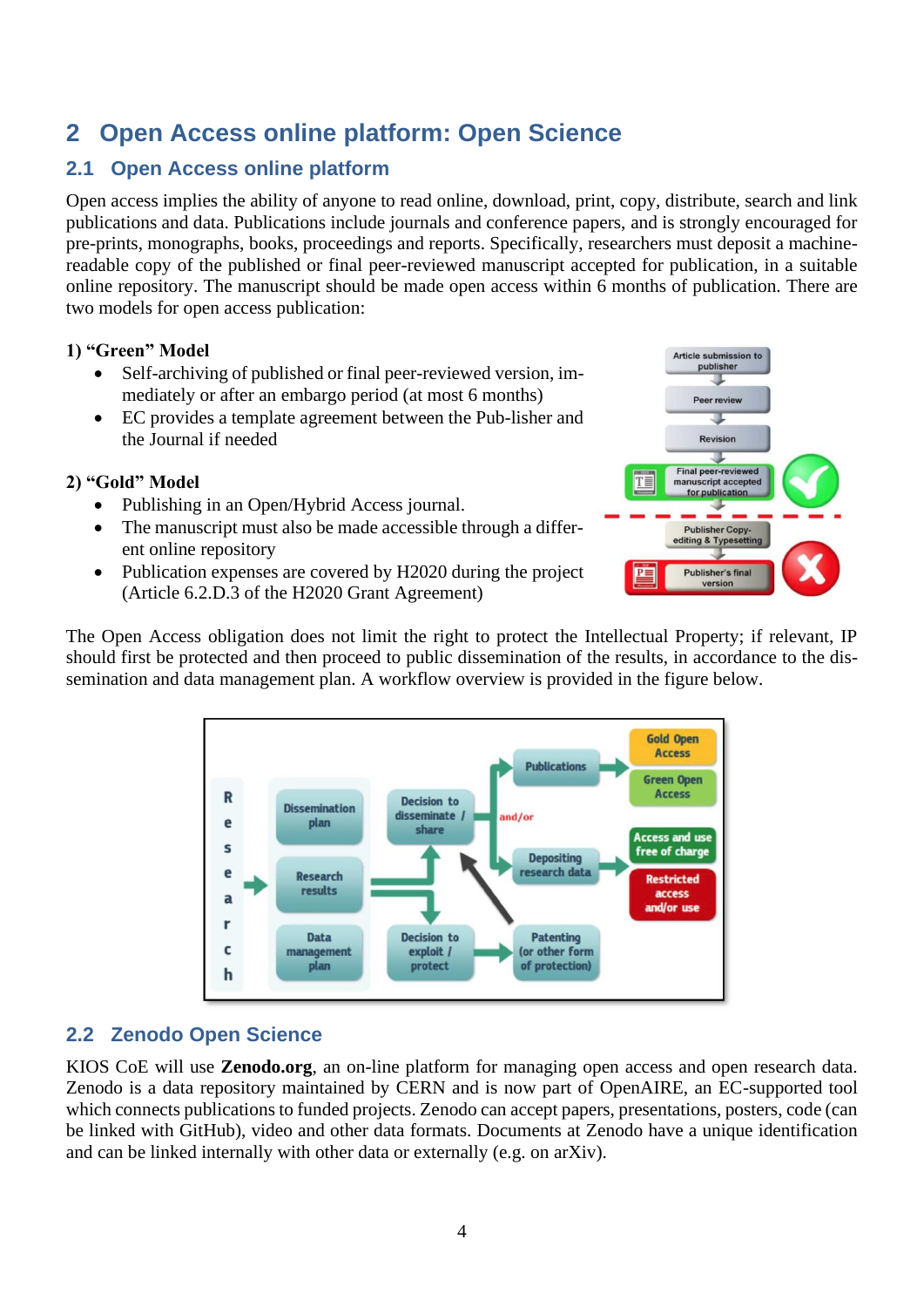The *SmartWater2020 Open Knowledge Portal* which hosts and manage all the Open Access data produced from KIOS and FORTH, is based on Zenodo (https://zenodo.org/communities/kios-coe/). An Open Access publication is shown below. The Portal is currently being populated with publications, research data and software code (linked with GitHub).





### <span id="page-4-0"></span>**2.3 Open Access Policy**

For the policy, we define the following three stages in publication:

➢ Stage 1: The **Submitted Pre-print** is a manuscript submitted to a journal/conference for review. The authors have the copyright of this version.

 $\geq$  Stage 2: The **Accepted Pre-print**, is an updated version of the submitted pre-print created by the authors after the peer-reviews.

➢ Stage 3: **Published,** is the version created by the journal which includes their copy-editing, proof-reading and formatting. The journal has the copyright of this version, as authors are asked to explicitly transfer their copyright to the journal. (Note that in some journals/conferences the copyright is "*Creative Commons License*", and in that case, the authors have the right to use the Published paper as in the case of Accepted Pre-prints for open access purposes.)

The Policy is defined as follows: